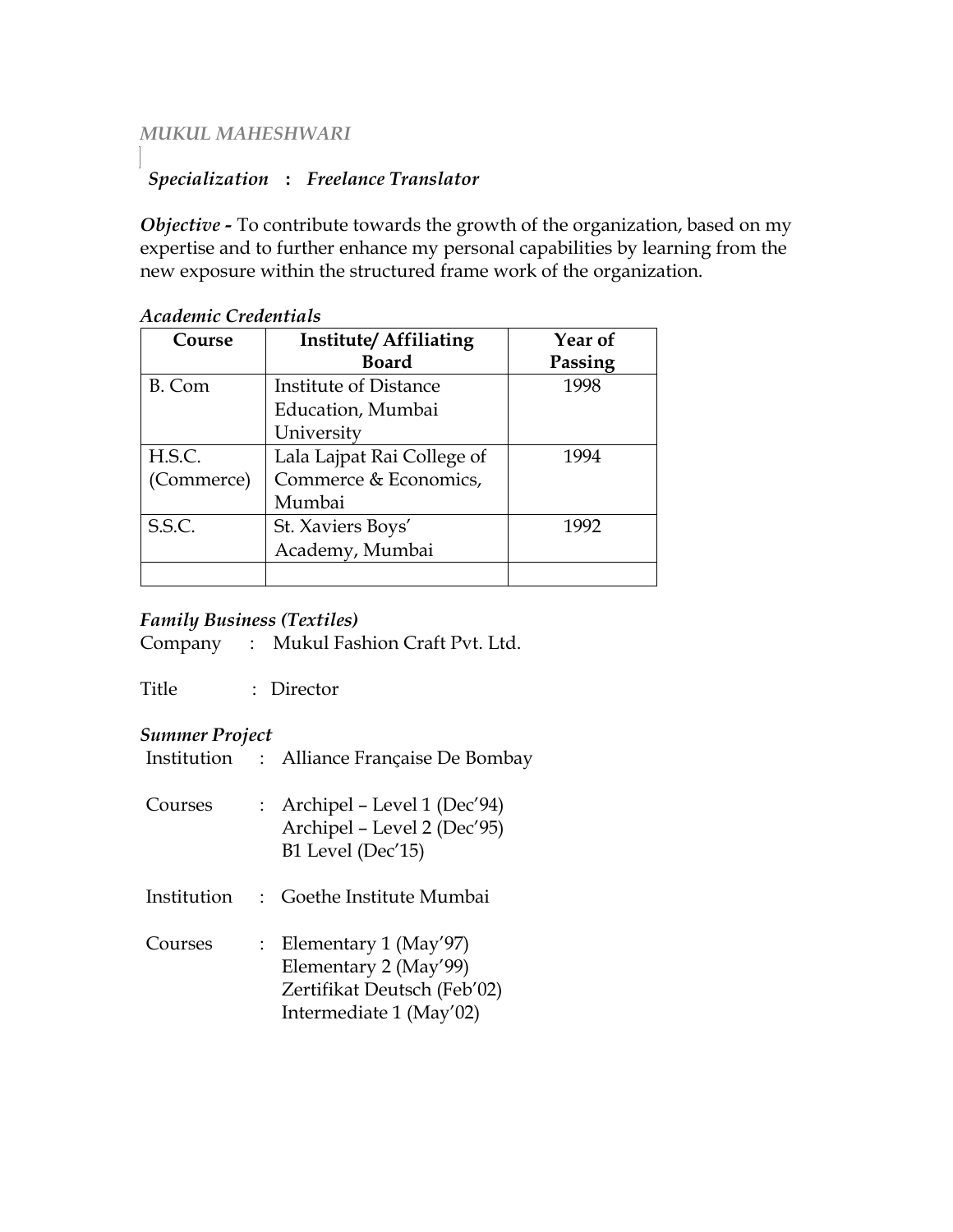Organization : 2006-2008-Rain (The Lingerie Boutique) Vashi

Title : Retail Store Manager- Store set-up from scratch

## *Computer Proficiency*

|  | Package : MS Word, MS Excel, MS PowerPoint |
|--|--------------------------------------------|
|  | Platform : Windows                         |

#### *Freelance Translator*

|          |                      | Experience : Since Jan'15                                    |
|----------|----------------------|--------------------------------------------------------------|
|          |                      | Languages : French, German & Italian                         |
| Projects |                      | : Diplomas & Certificates                                    |
| Services |                      | : Translation; Proofreading; Interpretation (consecutive);   |
|          |                      | Interpretation (simultaneous); Localization;                 |
|          |                      | Copywriting                                                  |
| Output   | $\ddot{\phantom{a}}$ | 3000 – 4500 per day                                          |
| Rates    | $\ddot{\phantom{a}}$ | English - French per word (0.09\$ - 0.12\$)                  |
|          |                      | English - French per hour (27\$ - 37\$)                      |
|          |                      | English - German per word (0.08\$ - 0.12\$)                  |
|          |                      | English - German per hour (27\$ - 36\$)                      |
|          |                      | English - Italian per word (0.08\$ - 0.11\$)                 |
|          |                      | English - Italian per hour (26\$ - 34\$)                     |
|          |                      | Specializations : Accounts & Auditing; Aeronautical Science; |
|          |                      | Archaeology; Architecture; Arts & Culture; Astronomy &       |
|          |                      | Space; Aviation Industry; Banking & Financial Law;           |
|          |                      | Biochemistry; Biology; Botany; Building & Construction;      |
|          |                      | Business (General); Certificates; Chemistry; Computer;       |
|          |                      | Computer Software; Contracts; Cosmetics; Dentistry;          |
|          |                      | Diplomas; Education; Entertainment; Energy; Engineering;     |
|          |                      | Film & Television; Finance & Economics; Food & Dairy         |
|          |                      | Technology; Gastronomy; Government; History; Health Care;    |
|          |                      | Industry (General); Information Technology; Insurance;       |
|          |                      | Internet; Law; Livestock; Machinery & Tools; Marketing;      |
|          |                      | Media; Medicine; Medical Instruments; Medical Science;       |
|          |                      | Military; Mining & Mineral; Multimedia; Music; Physics;      |
|          |                      | Politics; Sports; Technology; Transportation                 |

# *Interests* : Music; Travelling; Internet Surfing; Sports; Languages

# *Personal Information*

Email : mukkulmaheshwari@gmail.com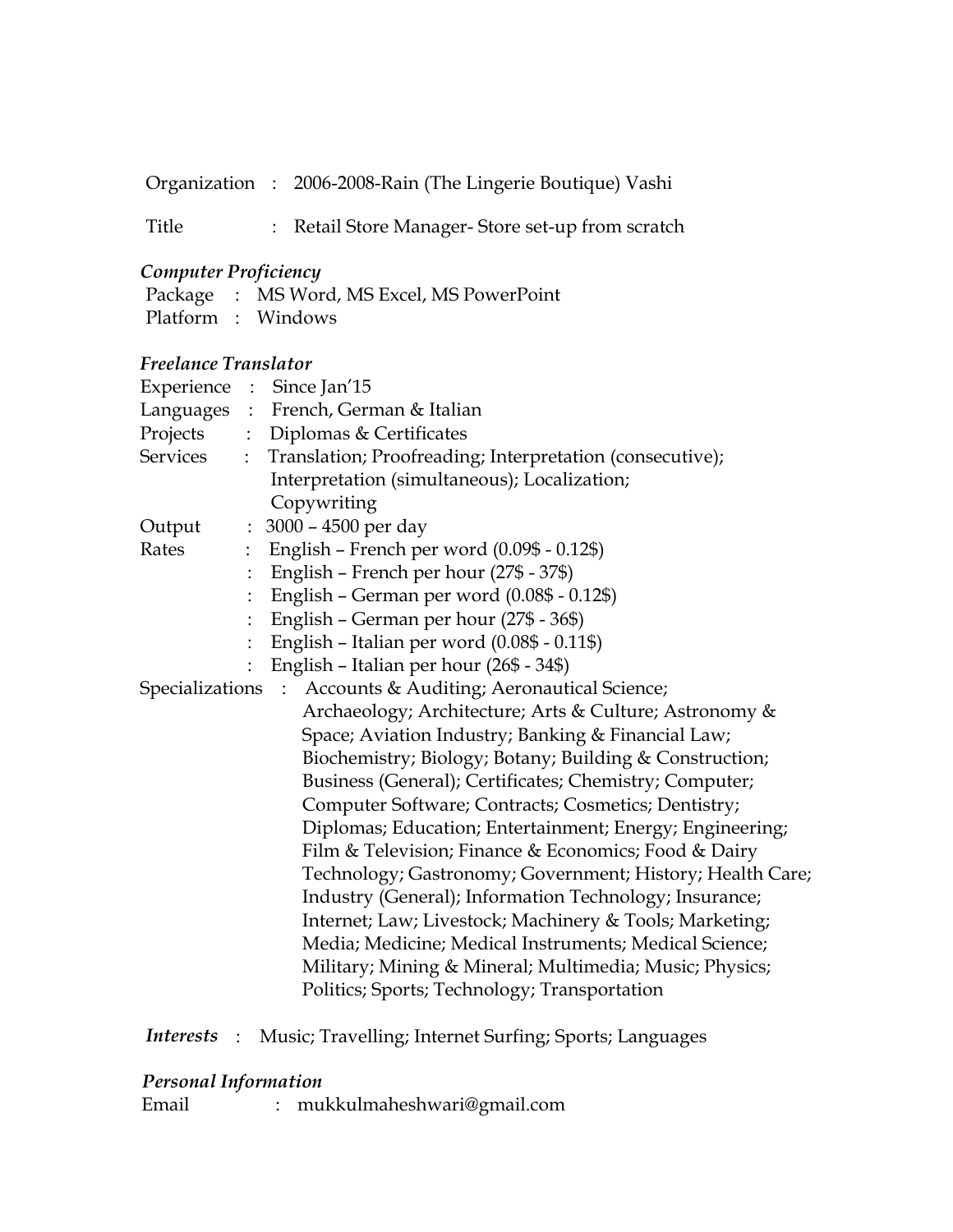| Skype      | $:$ mukkulm 26                                         |
|------------|--------------------------------------------------------|
| Mobile No. | $\div$ +919167325566                                   |
| Address    | : Madhav Vilas, 8, Setalvad Lane, L. Jagmohandas Marg, |
|            | Mumbai - 400 026                                       |